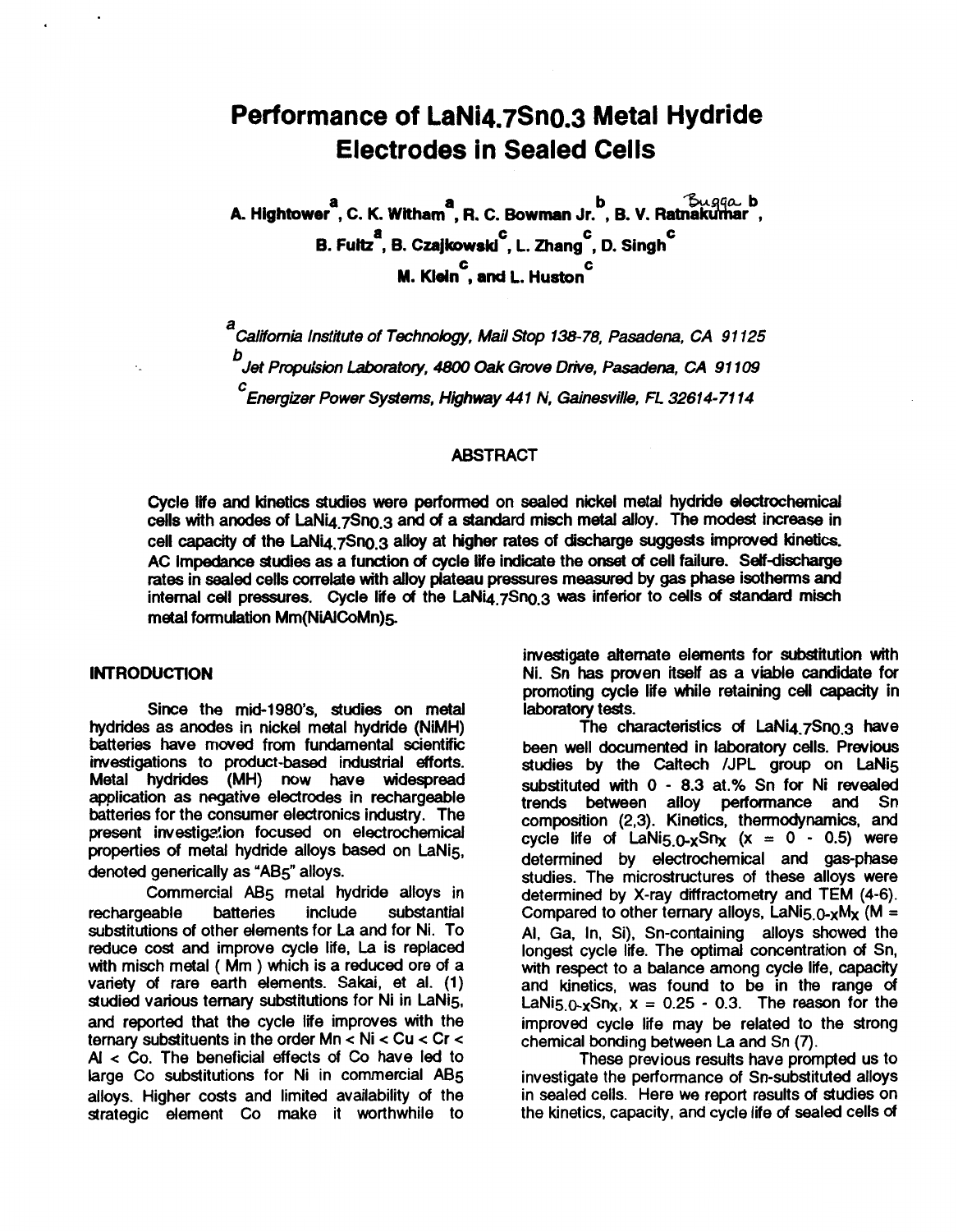**LaNi4.7Sn0.3. The performance** *of* **these alloys, as***cast* **and after annealing, is compared to a standard commercial A65 alloy.** 

## **EXPERIMENTAL**

**The A65 alloys used in this** study **were produced by vacuum induction melting** *of* **elemental raw materials** *of* **commercial purity (99+%). The Sncontaining alloy was melted as a 6 kg heat. Half** *of*  **the ingot was annealed for 72 hours at 950°C in an argon atmosphere. The partial ingots were then mechanically crushed to** < **75 microns powder. The oxygen content** *of* **the powder obtained from the heat-treated ingot ws 0.07 wt.%. The chemical cornposition as determined by Induction Coupled Plasma (ICP) Atomic Emission Spectroscopy was**  LaNi<sub>4</sub> 58Sn<sub>0</sub> 3, or just slightly sub-stoichiometric. **The commercial AB5 alloy used as the control has the nominal composition MmNig.6Cog.7Ai0.4Mn0.3,** ' **where Mm is La-rich misch metal, a mixture** *of* **light rare earth elements, with the approximate atomic**  ratio of La<sub>0.53</sub>Ce<sub>0.32</sub>Pr<sub>0.04</sub>Nd<sub>0.11</sub>. The heat size **HBS in excess of** 300 **kg and the ingots were mechanically crushed to** < **75 microns powder. Chemical Control is d.2 wt.** *Yo* **for each** *of* **the 6-side elements** *(Co,* **AI and Mn).** 

**AA NiMH cells were assembled at Energizer**  by winding thin planar Ni(OH)<sub>2</sub> sinter-type **electrodes and pasted MH electrodes between a layer** *of* **battery-grade nylon separator. The MH electrodes used in this** study **were fabricated using pulverized,** < **75 microns, MH alloy powder, admixed with a small (~2%) amount** *of* **binder and solvent, applied to thin nickel-plated perforated steel**  calendared **Approximately 7 g** *of* **MH alloy was used per etectrode. The same alloy weight was** used **for all MH compositions. Electrolyte consisting** *of* **KOH with small additions** *of* **NaOH and LiOH was added prior to cell sealing. The cell capacity was set by the positive dectrode at approximatety lo00 mAh for all of the cells assembled.** 

**Cycling** *of* **the AA NiMH cells at Energizer**  was performed on automated battery cycling **equipment. Cycling conditions were 1C rate (1** *OOO*  mA) charge to a negative change in voltage **("negative delta V") or until 38°C was reached (which ever comes first), followed by a C/10 charge**  charging and to fill a 3 hour test time window. Cells **rested 2 minutes after charge and then discharged at 1C rate to 0.9 V. Following discharge, cells were given a 1 hour rest before recharge.** 

**The cycling** *of* **cells at JPL was carried** *out*  **with an automatic battery cycler made by Arbin Corp., College Station, TX. The cycling conditions included a discharge step at 1C rate to 0.9 V. After a two minute rest period, charging was done in two steps. Initial charging at 1C rate was performed for a maximum** *of* **one hour or to 1.6 V followed by charge** *step* **at C/10 rate for hatf an hour. This procedure gave a charge/discharge ratio** *of* **1.25 or a cutoff voltage of 1.6 V, whichever came first.** 

**Gas pressure and analysis were perfoned on laboratory equipment that punctures a cell, releases cell** *gases* **into a pre-measured volume,**  transducer, calculates internal cell pressure and **sends a sample** *of* **the captured** *gas* **to a Gow-Mac Gas Chromatograph (Series** *500)* **for analysis.** *Gas*  **immediately after removing the cells from charge.** 

Self discharge rates were carried out at **JPL using the same charge and discharge conditions**  described above for cell cycling. **LaNi4.7Sn0.3 and Mm(NiAICoMn)5 cells were subjected to five cycles to establish a baseline capacity. The cells were then allowed to** *sit* **at 25°C**  and 45°C for several days. **capacities were then measured and normalized to initial capacity.** 

**AC impedance measurements were carried**  *out* **with the EG&G 273 Potentiostat and Sdartron 1255 Frequency Response Analyzer, using EG&G Impedance software** *388.* 

# **RESULTS** & **DISCUSSION**

## *Isotherms*

**Figure 1 displays isotherm data** *of* **gas-phase desorption at 45°C** *of* **a typical Mm(NiAlCoMn)5**  and LaNi<sub>4.7</sub>Sn<sub>0.3</sub> in the as-cast and annealed **conditions. The isotherm** *of* **the annealed Sn alloy displays a flatter plateau and larger capacity relative to the Mm(NiAICoMn)5. The upward** *slope* **of the isotherm for the as-cast Sn alloy can be attributed to the chemical inhomogeneity of the material. An inhomogeneous distribution of Sn in the as-cast alloy will lead to some regions favorable for hydrogen occupancy but other regions less** *so.* 

## *Setf Discharge*

**A correlation between hydride desorption pressure and self discharge ratios have been reported by Anani, et ai (8). A lower self discharge for annealed LaNi4.7Sn0.3 alloys was suggested by the gas phase isotherms.** The lower H<sub>2</sub> pressure at greater **hydrogen to MH ratios (H/f.u.** > **3) indicates the**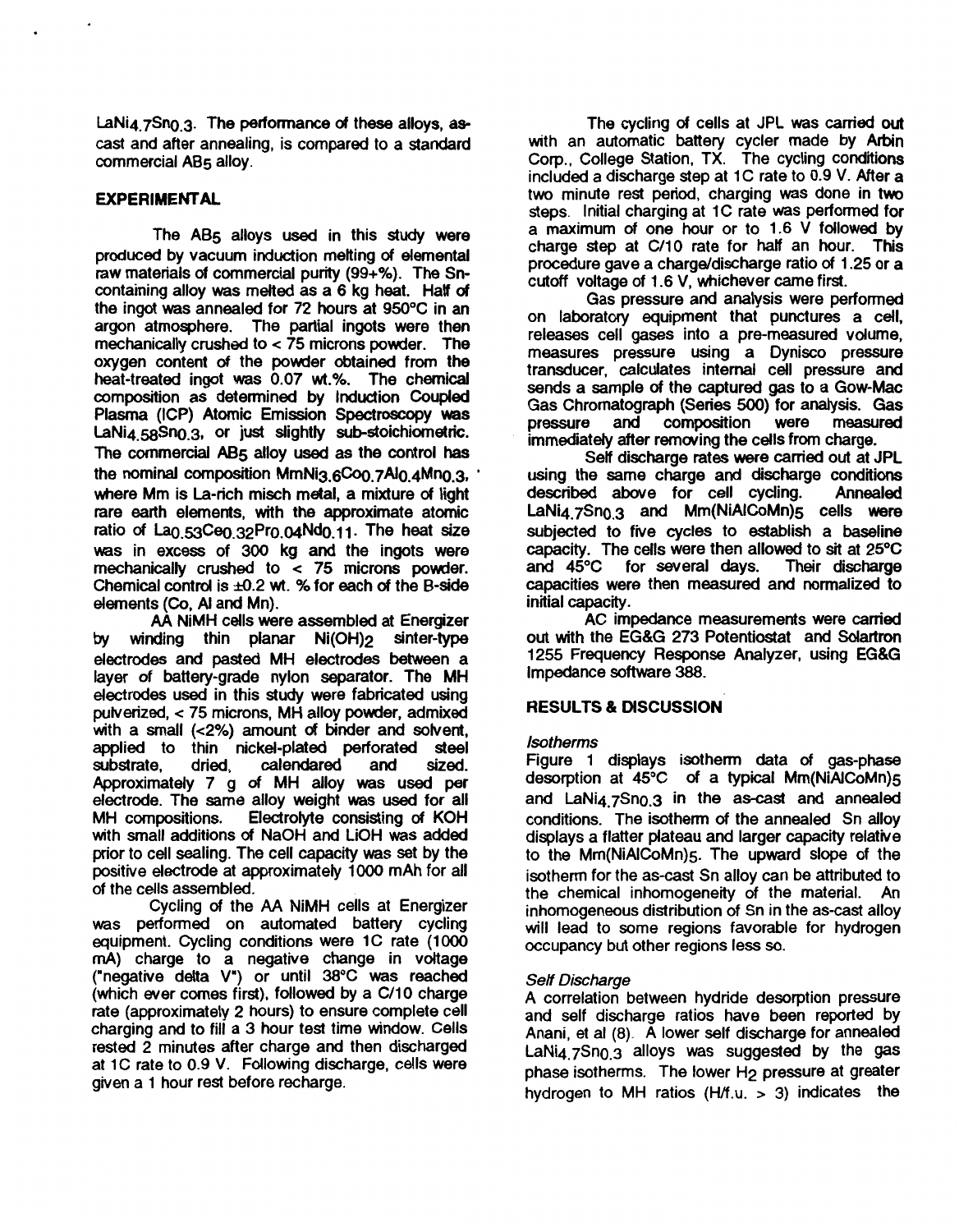greater stability of hydrogen in the LaNi4.7Sn<sub>0.3</sub><br>alloys. The flat isotherms translate into smaller The flat isotherms translate into smaller **gradients in the hydrogen chemical potential and thus reduced hydrogen evolution. Results** *of* **self discharge tests are** shown **in figure 2.** 



Fig. 1: Gas phase desorption isotherms of the as-cast LaNi<sub>4.7</sub>Sn<sub>0.3</sub> alloy, annealed LaNi<sub>4.7</sub>Sn<sub>0.3</sub>, and the commercial *alloy of* typical **Mm(NiAIcoMn)5 composition measured** *at* **45°C.** 

**As expected,** we **consistently find lower** setf discharge in annealed LaNi<sub>4</sub> 7Sn<sub>0.3</sub> sealed cells **(AA** - **size) as compared to Mm(NiAICoMn)5 cells. The degree** *of* **self discharge increases with** 



Fig. 2: Self discharge data showing loss in stored electrochemical capacity versus time for annealed LaNi<sub>4.7</sub>Sn<sub>0.3</sub> alloy and commercial alloy of typical Mm(NiAiCoMn)<sub>5</sub> composition **measured at 25°C and 45°C.** 

**temperature, with the LaNi4.7Sn0.3 being less sensitive to this effect. Self discharge can also be influenced by the by-products of nylon separator degradation and nitrates remaining in the positive Ni electrode. However, these cells were fabricated with identical procedures and thus the differences in** *self***discharge shown in figure 2 reflect the nature** *of* **the MH electrode material.** 

#### *Rate Measurements*

**It is difficult to infer negative electrode kinetics from the performance measurements** *of* **commercial sealed cells. This is because the cells are purposely**  built with an excess of negative electrode (i.e., **positive limited to reduce H2 gassing problems). Cell capacity variations are** shown **in figure 3** as **a function** *of* **discharge current up to 3C. Groups** *of* **2 to 5 cells were tested to obtain these results.** The higher capacity evidenced for the LaNi4 7Sn0.3 at **all discharge rates, may be indicative** *of* **improved kinetics for this alloy. Nevertheless, the difference in rate capacity of the LaNi4 7Sn0.3 and rate capacity** *of* **the LaNiq.7Sno.g and Mm(NiAICoMn)5 electrodes is not substantial.** 



**Fig. 3: Electrochemical capacities of AA cells measured at different rates of discharge.** 

#### *Pressure*

**Pressures of gases evolved from the charging** *of* **the sealed cells at 1C rate were measured. There were similar amounts of total gases evolved from all cells.**  Figure 4 shows that the amount of H<sub>2</sub> gas evolved **from each cell increases with the time of charge. The reduced hydrogen emission of the annealed Sn alloy follows from the reduction in plateau pressure. The as-cast LaNi4.7Sn0.3, with its more inhomogeneous Sn distribution, showed greater hydrogen evolution.**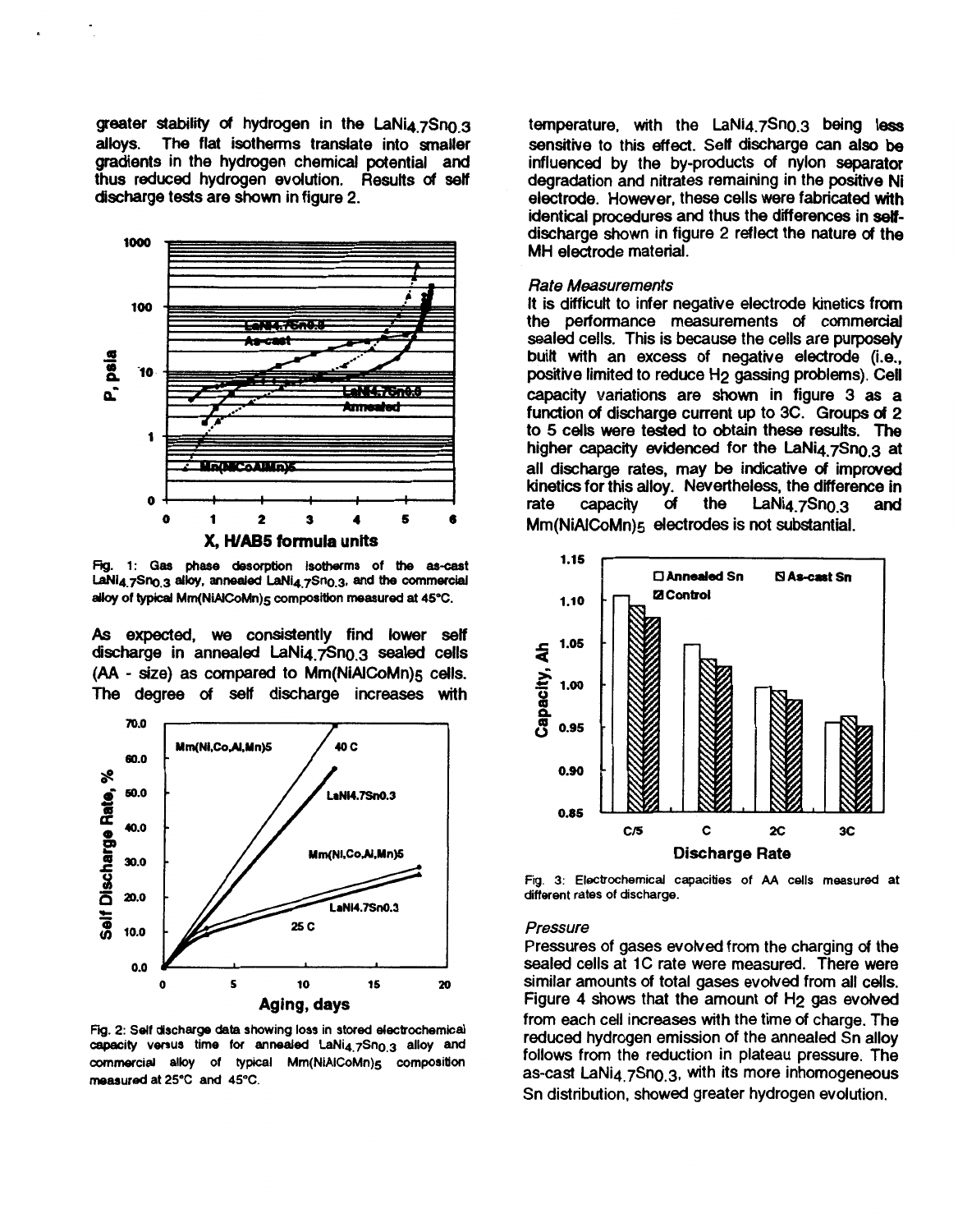

Fig. 4: Partial pressure of H<sub>2</sub> gas evolved from cells during different charging times at 1C rate.

#### *cycle Life*

**Cycle life tests on sealed cells d ascasf and**  LaNi<sub>4.7</sub>Sn<sub>0.3</sub> **Mm(NiAICoMn)<sub>5</sub>** control cells in Figs. 5 and 6. These **experiments were conducted at JPL and Energizer under different cycling** *conditions* **and provided the data for figures 5 and** *6,* **respectively.** 



**Fig. 5: Cycle life for sealed cells containing as-cast LaNi4.7Sno.3** alloy, annealed LaNi<sub>4.7</sub>Sn<sub>0.3</sub>, and the commercial alloy of typical **Mm(NiAiCoMn)<sub>5</sub> composition measured at room temperature. Two wlls of each were measured at JPL.** 

The as-cast and annealed LaNia 7Sno.3 cells exhibit **shorter activation times and more rapid degradation compared to control cells in both measurements.** 

**The Mm(NiAICoMn)5 alloys display superior cycle life to the LaNi4.7Sn0.3 alloys.** It **is widely accepted (9) that the substitution** *of Co* **and AI for Ni inhibit volume dilatation during hydrogen absorption,**  and thereby improves cycle life. It has also been **proposed that the Ce (10) and Nd (9) present in the misch metal promotes beneficial passivating films. These passivating films protect the rare earth elements from the corrosive electrolyte. We suggest**  that the lifetimes of LaNi<sub>4.7</sub>Sn<sub>0.3</sub> could be improved **with the substitution** *of* **misch metal for** La. **Encouraging resutts from Ce additions have been reported previously (1 1).** 



**Fig. 6: Cycle ife data** for *sealed* **cells containing as-cast**  LaNi<sub>4.7</sub>Sn<sub>0.3</sub> alloy, annealed LaNi<sub>4.7</sub>Sn<sub>0.3</sub>, and the commercial alloy of typical Mm(NiAICoMn)<sub>5</sub> composition. Measurements **were carried out at Energizer.** 

#### *AC Impedance*

**The LaNi4.7Sn0.3 and Mm(NiAICoMn)5 sealed cells differ considerably in their series Ohmic resistance during cycling, as** shown **in figure 7. The Ohmic resistance** *of* **sealed cells, generated from the interfaces between electrode, electrolyte, and leads, was measured by AC impedance spectrometry. The initial decrease seen in this parameter could be due to the decrepitation** *of* **the metal hydride alloy particles, which results in an enhanced surface area (and thus reduced resistance). The subsequent increase in the resistance may be an indication** *of*  **the corrosion and passivation processes, which**